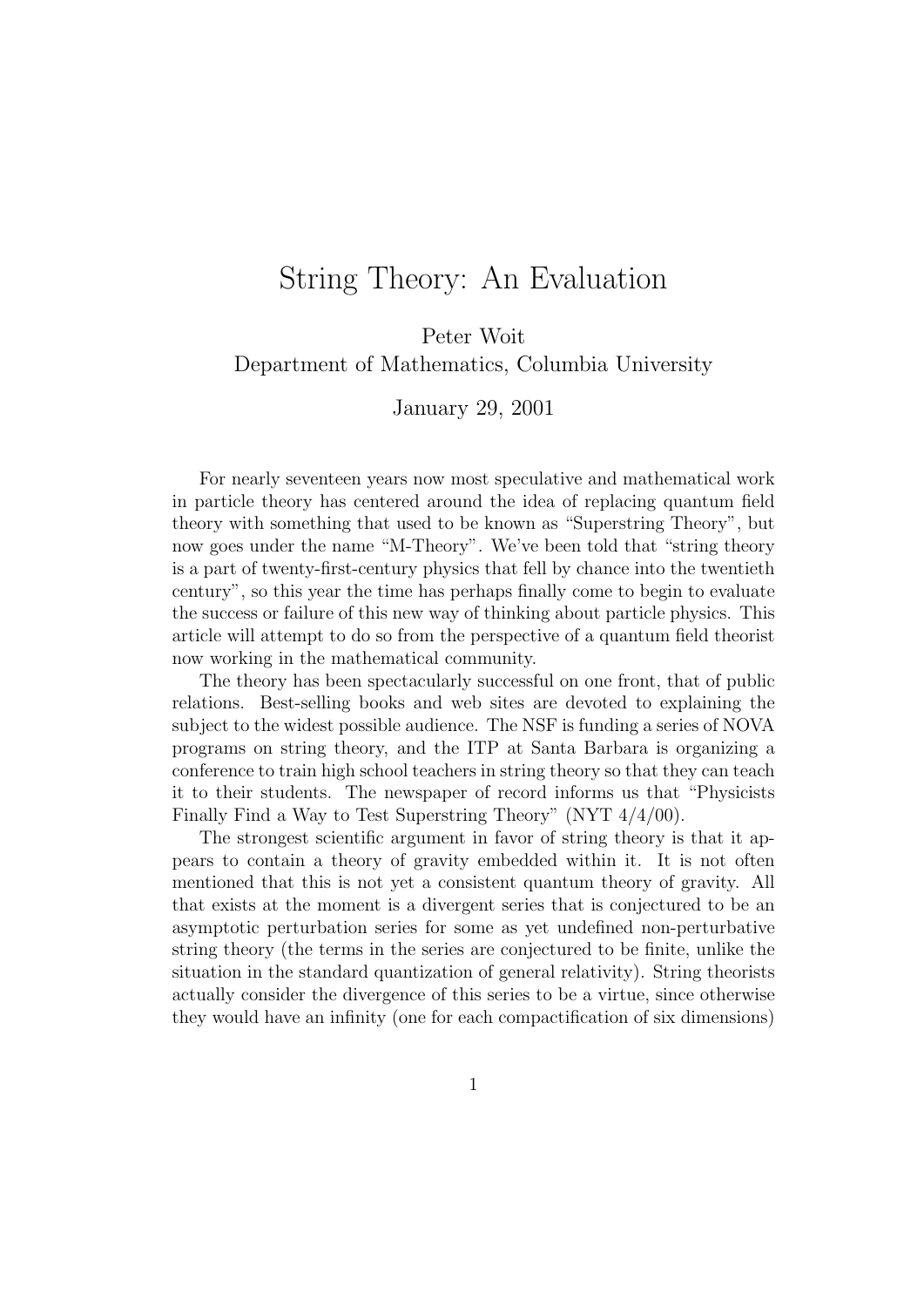of consistent theories of gravity on their hands, with no principle for choosing amongst them.

String theory has lead to many striking new mathematical results. The concept of "mirror symmetry" has been very fruitful in algebraic geometry, and conformal field theory has opened up a new, fascinating and very deep area of mathematics. Unfortunately the mathematically interesting parts of string theory have been pretty much orthogonal to those parts that attempt to connect with the real world.

The experimental situation is best described with Pauli's phrase "it's not even wrong". No one has managed to extract any sort of experimental prediction out of the theory other than that the cosmological constant should probably be at least 55 orders of magnitude larger than experimental bounds. String theory not only makes no predictions about physical phenomena at experimentally accessible energies, it makes no predictions whatsoever. Even if someone were to figure out tomorrow how to build an accelerator capable of reaching Planck-scale energies, string theorists would be able to do no better than give qualitative guesses about what such a machine might see. This situation leads one to question whether string theory really is a scientific theory at all. At the moment it's a theory that cannot be falsified by any conceivable experimental result. It's not even clear that there is any possible theoretical development that would falsify the theory.

String theorists often attempt to make an aesthetic argument, a claim that the theory is strikingly "elegant" or "beautiful". Since there is no welldefined theory, it's hard to know what to make of these claims, and one is reminded of another quote from Pauli. Annoyed by Heisenberg's claims that modulo some details he had a wonderful unified theory (he didn't), Pauli sent his friends a postcard containing a blank rectangle and the text "This is to show the world I can paint like Titian. Only technical details are missing." Since no one knows what "M-theory" is, its beauty is that of Pauli's painting. Even if a consistent M-theory can be found, it may very well be a theory of great complexity and ugliness.

From a mathematician's point of view, the idea that M-theory will replace the Standard Model with something aesthetically more impressive is rather suspicious. Two of the most important concepts of the Standard Model are that of a gauge field and that of the Dirac operator. Gauge fields are identical with connections, perhaps the most important objects in the modern formulation of geometry. Thinking seriously about the infinite dimensional space of all connections has been a very fruitful idea that mathematicians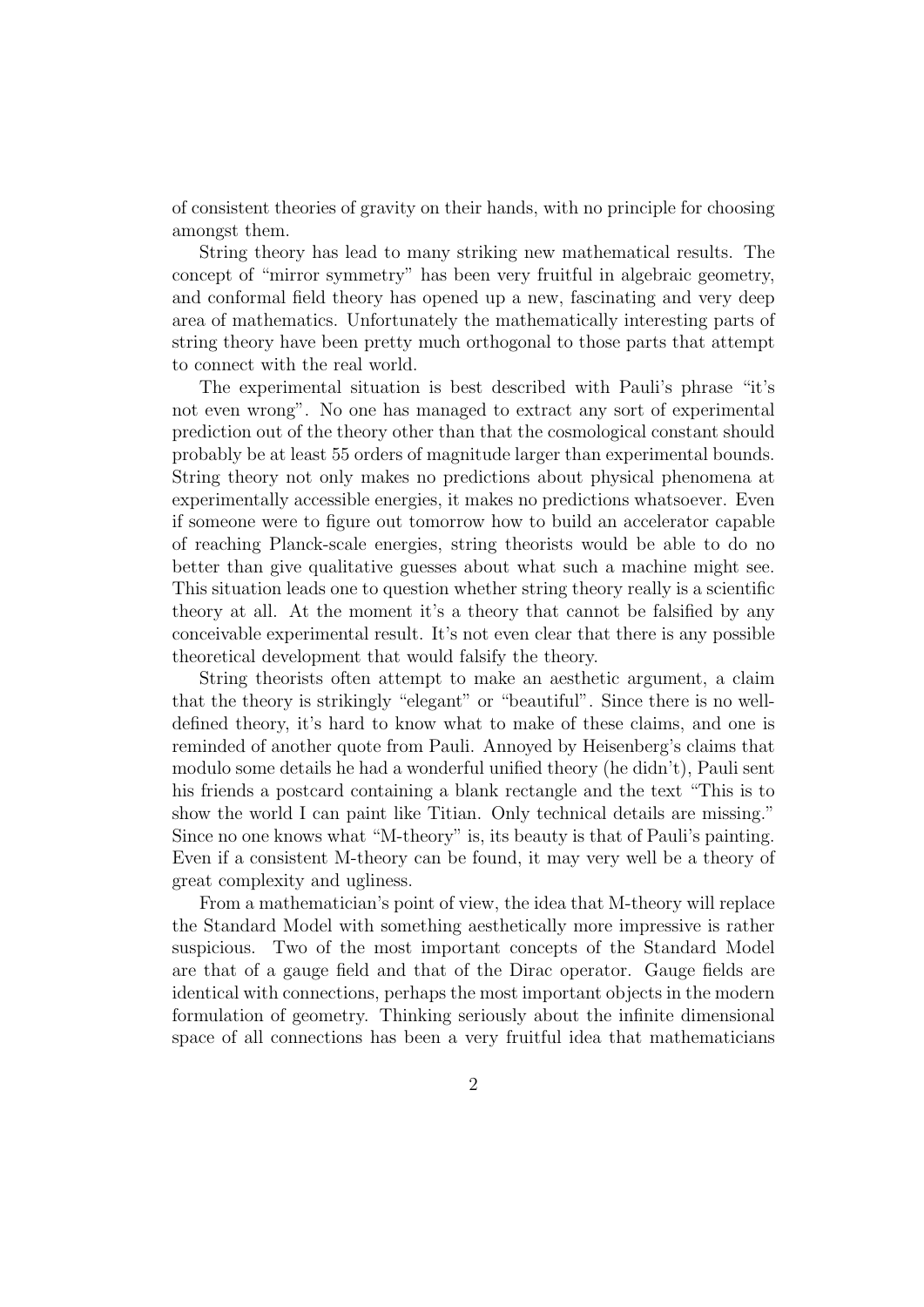have picked up from physicists. The importance of the Dirac operator is well known to physicists, what is less well known is that it is of similar importance in mathematics where it plays the role of "fundamental class" in K-theory. This is reflected in the central role the Dirac operator plays in the Atiyah-Singer index theorem, one of the great achievements of twentieth century mathematics.

To the extent that the conceptual structure of string theory is understood, the Dirac operator and gauge fields are not fundamental, but are artifacts of the low energy limit. The Standard Model is dramatically more "elegant" and "beautiful" than string theory in that its crucial concepts are among the deepest and most powerful in modern mathematics. String theorists are asking mathematicians to believe in the existence of some wonderful new mathematics completely unknown to them involving concepts deeper than that of a connection or a Dirac operator. This may be the case, and one must take this argument seriously when it is made by a Fields medalist, but without experimental evidence or a serious proposal for what M-theory is, the argument is unconvincing.

Given the lack of experimental or aesthetic motivation, why do so many particle theorists work on string theory? Sheldon Glashow describes string theory as "the only game in town", but this begs the question. Why is it the only game in town?

During much of the twentieth century there were times when theoretical particle physics was conducted quite successfully in a somewhat faddish manner; there was often only one game in town. Experimentalists regularly discovered new unexpected phenomena, each time leading to a flurry of theoretical activity and sometimes to Nobel prizes for those quickest to correctly understand the significance of the new data. Since the discovery of the  $J/Psi$ in November 1974, there have been no solid experimental results that disagree with the Standard Model. It is likely that this situation will continue at least until 2006 when experiments at the LHC at CERN are scheduled to begin. To a large extent particle theory research has continued to be conducted in a faddish manner for the past quarter century, but now with little success.

Graduate students, post-docs and untenured junior faculty interested in physics beyond the Standard Model are under tremendous pressures in a brutal job market to work on the latest fad in string theory, especially if they are interested in speculative and mathematical research. For them, the idea of starting to work on an untested new idea that may very well fail looks a lot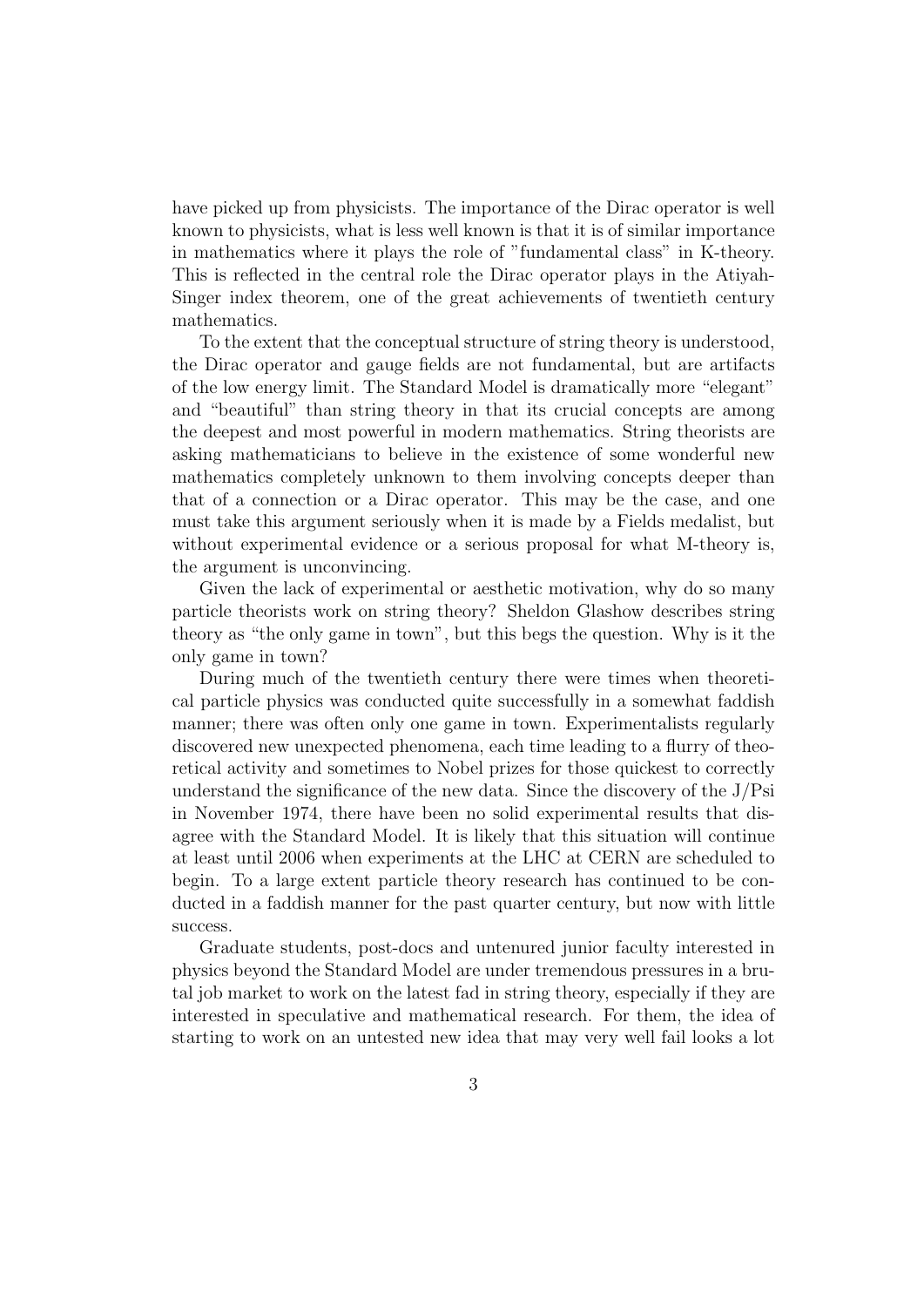like a quick route to professional suicide. Many physics researchers do not believe in string theory but work on it anyway. They are often intimidated intellectually by the fact that some leading string theorists are undeniably geniuses, and professionally by the desire to have a job, get grants, go to conferences and generally have an intellectual community in which to participate.

What can be done? Even granting that string theory is an idea that deserves to be pursued, how can theorists be encouraged to try and find more promising alternatives? Here are some modest proposals, aimed at encouraging researchers to strike out in new directions:

1. Until such time as a testable prediction (or even a consistent compelling definition) emerges from string theory, theorists should publicly acknowledge the problems theoretical particle physics is facing, and should cease and desist from activities designed to sell string theory to impressionable youths, popular science reporters and funding agencies.

2. Senior theorists doing string theory should seriously reevaluate their research programs, consider working on less popular ideas and encourage their graduate students and post-docs to do the same.

3. Instead of trying to hire post-docs and junior faculty working on the latest string theory fad, theory groups should try and identify young researchers who are working on original ideas and hire them to long enough term positions that they have a chance of making some progress.

4. Funding agencies should stop supporting theorists who propose to continue working on the same ideas as everyone. They should also question whether it is a good idea to fund a large number of conferences and workshops on the latest string theory fad. Research funds should be targeted at providing incentives for people to try something new and ambitious, even if it may take many years of work with a sizable risk of ending up with nothing.

Particle theorists should be exploring a wide range of alternatives to string theory, and looking for inspiration wherever it can potentially be found. The common centrality of gauge fields and the Dirac operator in the Standard Model and in mathematics is perhaps a clue that any fundamental physical model should directly incorporate them. Another powerful and unifying idea shared by physics and mathematics is that of a group representation. Some of the most beautiful mathematics to emerge from string theory involves the study of (projective) representations of the group of conformal transformations and of one-dimensional gauge groups ("loop groups"). This work is essentially identical with the study of two dimensional quantum field